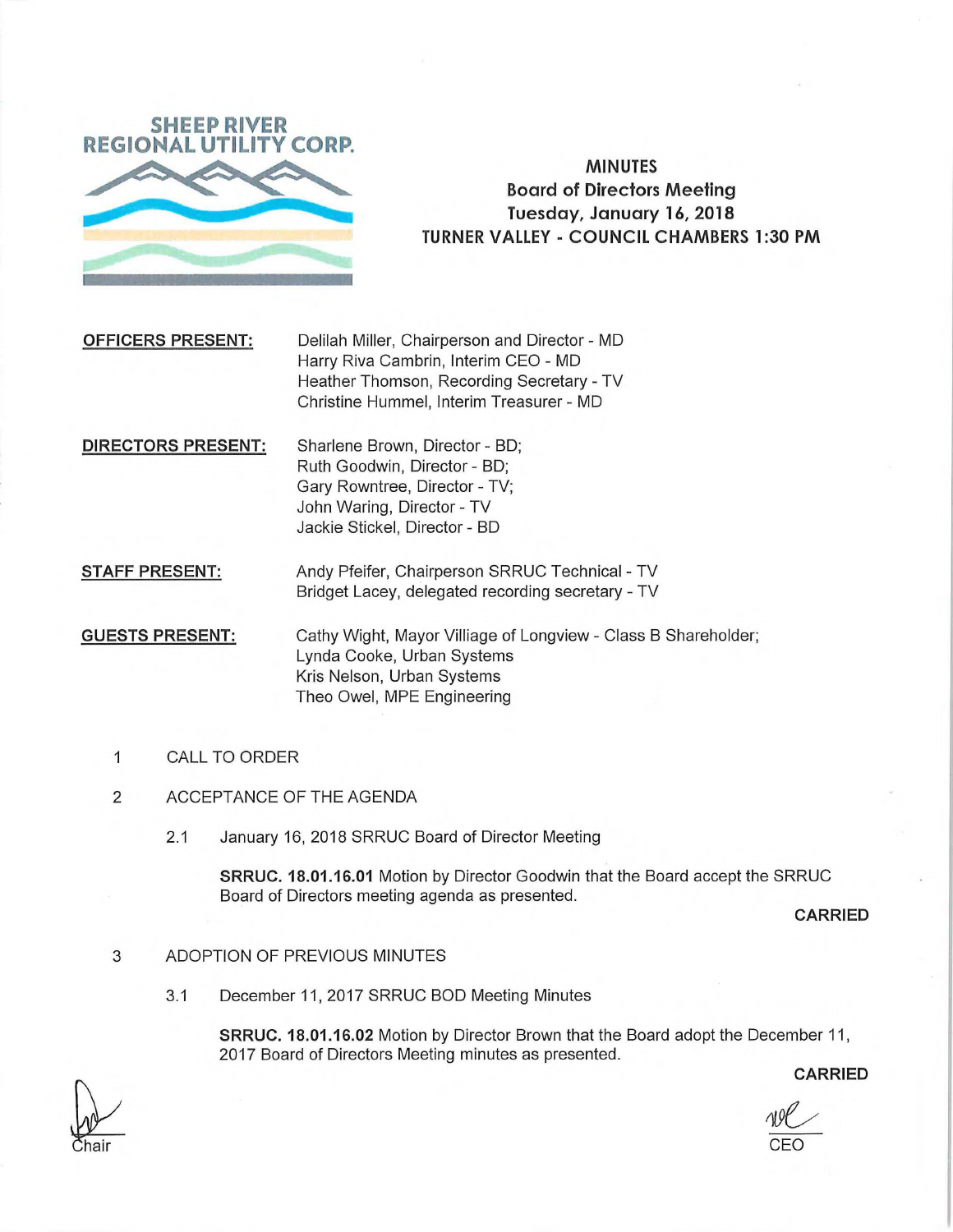#### 4 ADMINISTRATIVE/FINANCIAL UPDATE

#### 4.1 Financial Report

**SRRUC. 18.01.16.03** Motion by Director Rowntree that the Board accept the financial report as information.

**CARRIED** 

4.2 Accounts Payable for Approval

**SRRUC. 18.01.16.04** Motion by Director Stickel that the Board approve the accounts payable in the amount of \$98,091.10

**CARRIED** 

- 4.3 2018 Capital and Operations Budget
	- Approach and schedule

### 5 OLD BUSINESS

- 5.1 Turner Valley Council Appointment of Director update
	- Heather Thomson, Interim CAO

**SRRUC. 18.01.16.05** Motion by Director Waring to remove Barry Williamson as a signing authority for SRRUC and to grant signing authority to Christine Hummel. To confirm, signing authority for SRRUC also resides with Ruth Goodwin as an elected official, and Harry Riva-Cambrin as a CEO representative.

## **CARRIED**

5.2 Signing Authority

**SRRUC. 18.01.16.06** Motion by Director Goodwin that the Board authorize Christine Hummel to set up a different type of account at RBC for SRRUC finances.

**CARRIED** 

5.3 Update on in-camera Council presentations

**SRRUC. 18.01.16.07** Motion by Director Waring that the Board agree to go in-camera at 1:48pm

#### **CARRIED**

**SRRUC. 18.01.16.08** Motion by Director Rowntree that the Board agree to come out of in-camera at 1:58pnn

**CARRIED** 

- 5.4 WRSSC/SRRUC Governance review ACP Grant, WRSSC meeting Presentation from Lynda Cooke - accepted for information.
- 5.5 Water Supply Agreement MD of Foothills #31 Presentation from Harry Riva-Cambrin - accepted for information.

 $\frac{100}{100}$ 

Chair CEO